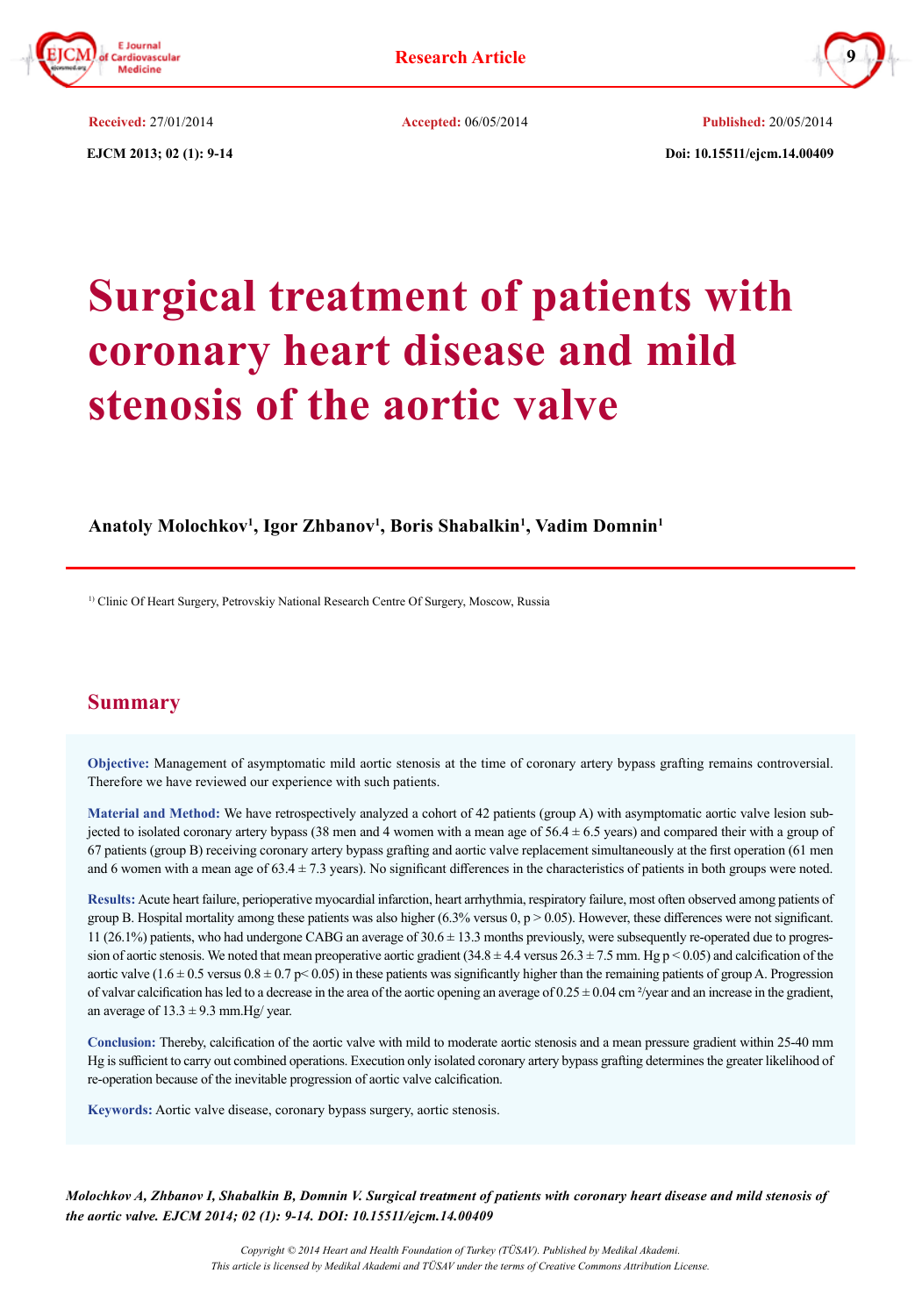

# **Introduction**

The combined atherosclerotic lesion of coronary arteries and aortic valve is a typical and common condition especially among elderly patients. Management of asymptomatic mild aortic stenosis at the time of coronary artery bypass grafting remains controversial. Some surgeons advocate aortic valve replacement (AVR) on the assumption that many of these patients will develop significant valve disease within a few years time. $(1)$ 

Thus they would otherwise be exposed to the risks of a redo operation to replace the valve. On the other hand, critics of this position believe that prophylactic AVR for mild aortic stenosis in a patient whose primary symptoms are coronary insufficiency unjustifiably increases the operative mortality as well as the risk of subsequent valve-related events, and such patients should not have valve replacement until hemodynamically significant aortic stenosis develops.<sup>(3)</sup> Therefore we have reviewed our experience with such patients.

# **Materials and methods**

We have retrospectively analyzed a cohort of 42 patients (group A) with asymptomatic aortic valve (AV) lesion subjected to isolated coronary artery bypass (38 men and 4 women with a mean age of  $56.4 \pm 6.5$  years) and compared their with a group of 67 patients (group B) receiving coronary artery bypass grafting and aortic valve replacement simultaneously at the first operation (61 men and 6 women with a mean age of  $63.4 \pm 7.3$ ) years). New York Heart Association (NYHA) functional class, history of myocardial infarction, prior operation was recorded. Angina was graded using the Canadian Cardiovascular Society (CCS) classification.

 Cardiac catheterization findings recorded included number of diseased vessels and left ventricular (LV) function. LV end-diastolic pressure, state of the AV and systolic gradient across the AV at first and subsequent catheterizations were also recorded. Aortic stenosis was considered mild when the aortic valve area was 1.0 cm2 or greater, moderate when the area was less than 1.0  $\text{cm}^2$  but greater than 0.7 cm<sup>2</sup>, and severe when the area was 0.7 cm<sup>2</sup> or less. Progression of aortic stenosis was considered to have occurred after stenosis increased from mild to moderate, mild to severe, or moderate to severe on the basis of the calculated aortic valve area.

The general conduct of all surgical procedures was similar. The operations were performed using a membrane oxygenator, systemic normothermia (34-36°C), hemodilution and cardioplegic solution.

## **Results**

Both groups were similar with respect to the risk factors for heart disease. The extent of coronary artery disease and the frequency of preoperative myocardial infarction were similar. The majority of patients in both cohorts had mild left ventricular dysfunction. No significant differences in the characteristics of patients in both groups were noted (**Table 1**).

| <b>Variable</b>                        | Group A (n-42)                         | <b>Group B (n-67)</b>    | p Value   |  |
|----------------------------------------|----------------------------------------|--------------------------|-----------|--|
| Angina class (CCS):                    |                                        |                          |           |  |
| Ш<br>IY                                | $(83.4\%)$<br>$7(17.1\%)$              | 54 (80.5%)<br>13 (19.4%) | <b>NS</b> |  |
| <b>NYHA class:</b>                     |                                        |                          |           |  |
| $\mathbf{I}$                           | $5(11.9\%)$                            | $7(10.4\%)$              |           |  |
| $\mathbf{III}$                         | 28(66.7%)                              | 49 (73.1%)               | <b>NS</b> |  |
| IY                                     | $9(21.4\%)$                            | 11 (16.2%)               |           |  |
| <b>Myocardial infarction</b>           | 19 (45.2%)                             | $34(50.1\%)$             | <b>NS</b> |  |
| Ejection Fraction < 0.5                | $17(40.4\%)$                           | $31(46.2\%)$             | <b>NS</b> |  |
| <b>Triple and more Coronary lesion</b> | 23 (54.7%)                             | 38 (56.7%)               | <b>NS</b> |  |
| NYHA = New York Heart Association:     | CCS = Canadian Cardiovascular Society. |                          |           |  |

#### **Table 1. Patient characteristics**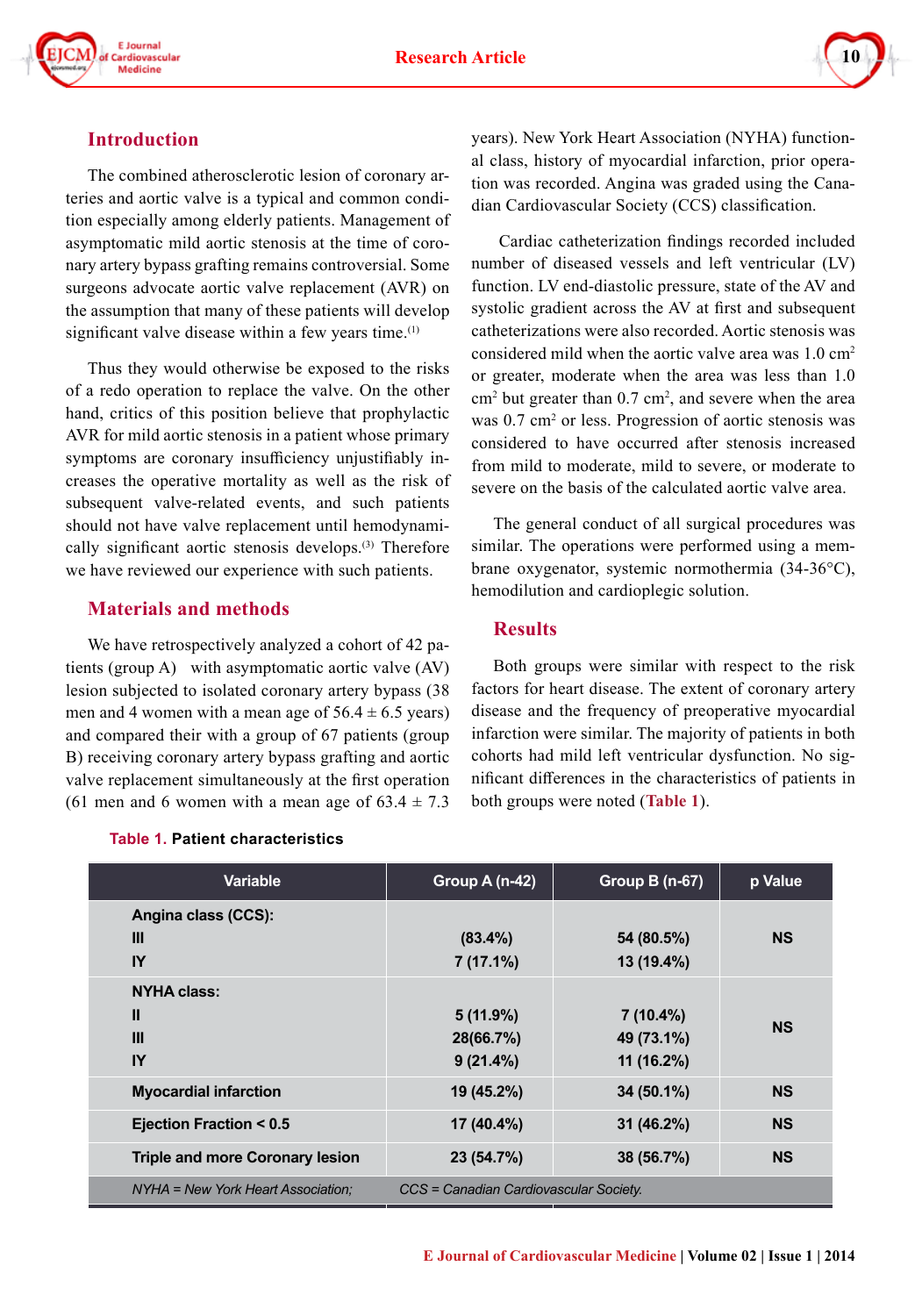

| <b>Variable</b>                                                            | Group A (n-42) | Group B (n-67)  | p Value |  |
|----------------------------------------------------------------------------|----------------|-----------------|---------|--|
| Mean AV gradient (mm Hg)                                                   | $28.4 \pm 8.1$ | $56.2 \pm 11.7$ | < 0.05  |  |
| Aortic valve area (cm2)                                                    | $1.5 \pm 0.4$  | $0.7 \pm 0.3$   | < 0.05  |  |
| Aortic valve regurgitation                                                 | $0.9 \pm 0.5$  | $2.1 \pm 1.3$   | < 0.05  |  |
| LVEDP (mm Hg)                                                              | $10.8 \pm 2.6$ | $17.5 \pm 8.5$  | < 0.05  |  |
| <b>Calcification of the AV</b>                                             | $0.9 \pm 0.8$  | $1.7 \pm 0.7$   | < 0.05  |  |
| $AV =$ aortic valve.<br>$LVEDP = left$ ventricular end-diastolic pressure: |                |                 |         |  |

#### **Table 2. Cardiac catheterization data**

None of the patients in group A were considered to have hemodynamically significant aortic stenosis at the time of the initial myocardial revascularization. Patients of group B had a significant stenosis and calcification of the aortic valve (**Table 2**).

In both groups the use of internal mammary artery (IMA) and the number of bypass grafts inserted were similar. Patients in group B were undergoing combined (CABG and AVR) procedures and not unexpectedly incurred a significantly greater global myocardial ischemic and extracorporeal circulation time (**Table 3**).

Postoperative complications occurred with a significantly greater frequency in those patients having AVR and myocardial revascularization. The most frequent postoperative complications were acute heart failure, perioperative myocardial infarction, heart arrhythmia, (**Table 4**). Hospital mortality among these patients was also higher. There were 4 patients (group A - 0; group B - 5.9%; not significant) who died in the hospital.

The most common cause of death was low cardiac output.  $(n - 2)$ . The remaining 2 hospital deaths were caused by multiorgan system failure (n-1) and cerebrovascular accident (n-1). Five-year survival in both groups was similar **(Fig.3**).

#### *Figure 3. Survival*



| <b>Variable</b>                                                                                                 | Group A $(n-42)$ | <b>Group B (n-67)</b> | p Value   |  |  |  |
|-----------------------------------------------------------------------------------------------------------------|------------------|-----------------------|-----------|--|--|--|
| <b>IMA</b>                                                                                                      | 40 (95.2%)       | $61(91.1\%)$          | <b>NS</b> |  |  |  |
| No. of CAB grafts                                                                                               | $3.2 \pm 1.1$    | $2.8 \pm 0.8$         | <b>NS</b> |  |  |  |
| CPB time (min)<br>$147 \pm 31.2$<br>$79 \pm 26.4$<br>< 0.05                                                     |                  |                       |           |  |  |  |
| Cross-clamp time (min)                                                                                          | $40.2 \pm 18.8$  | $98 \pm 22.3$         | < 0.05    |  |  |  |
| CAB = coronary artery bypass; CPB = cardiopulmonary bypass; IMA = Internal mammary artery NS = not significant. |                  |                       |           |  |  |  |

#### **Table 3. Operative data**

*Molochkov A, Zhbanov I, Shabalkin B, Domnin V. Surgical treatment of patients with coronary heart disease and mild stenosis of the aortic valve. EJCM 2014; 02 (1): 9-14. DOI: 10.15511/ejcm.14.00409*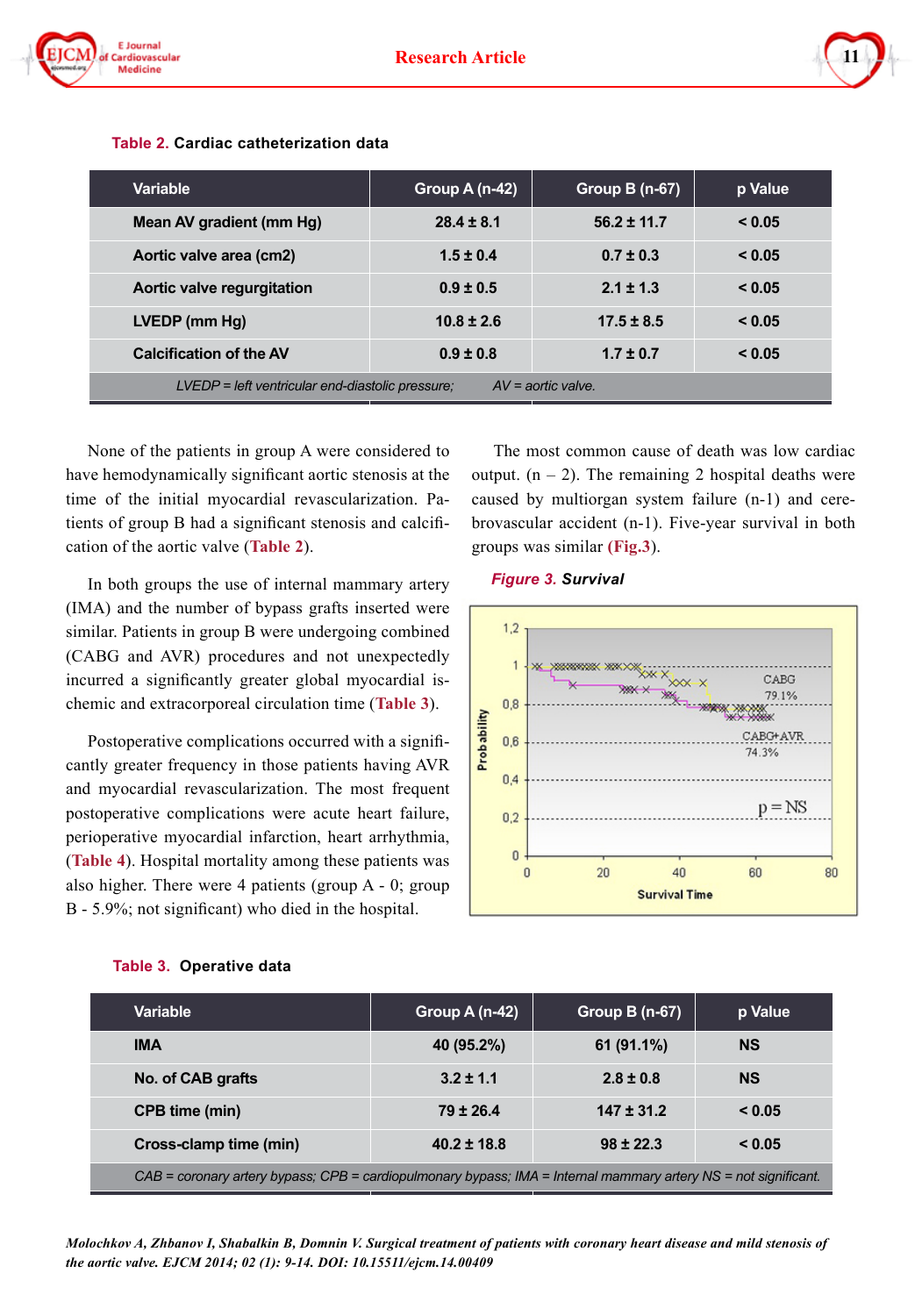



| Variable                      | Group A (n-42) | <b>Group B (n-67)</b> | p Value   |
|-------------------------------|----------------|-----------------------|-----------|
| Acute cardiac failure         | $3(7.1\%)$     | $11(16.4\%)$          | <b>NS</b> |
| Arrhythmia                    | $5(11.9\%)$    | 19(28.3%)             | < 0.05    |
| <b>Myocardial infarction</b>  | 2(4.7%)        | $4(5.9\%)$            | <b>NS</b> |
| <b>Stroke</b>                 | $\blacksquare$ | $1(1.4\%)$            | <b>NS</b> |
| <b>Postoperative bleeding</b> | -              | 5(7.4%)               | <b>NS</b> |
| <b>Mortality</b>              | -              | $4(5.9\%)$            | <b>NS</b> |

#### **Table 4. Postoperative complications**

#### **Discussion**

We emphasize that our review does not provide information on the incidence of need for subsequent valve replacement in the category under consideration, ie, concomitant mild aortic stenosis and coronary artery disease requiring reoperation. Our review does confirm that in at least a portion of such cases, the valve stenosis progresses and reoperation causes a burden of increased risk.

This observation has been reported by Collins and associates. According to their research appearance of symptoms and signs of severe AS occurred in 16% by 3 years; 45% by 4 years; and 75% by 5 years after CABG surgery. They demonstrated a 23.5% operative mortality for reoperative AVR after CABG compared with 7.6% for reoperative AVR without CABG and 6.6% for primary AVR with CABG. $(2)$  The reasons for this high mortality are multifactorial. At the time of reoperation the patients are older and the procedure takes longer.

Age, prolonged bypass time, and prolonged crossclamp time are the strongest independent predictors of mortality after AVR.<sup>(4,5)</sup>

Patients requiring AVR subsequent to CABG have progressive native and graft coronary atherosclerosis, which may need to be addressed at reoperation.<sup>(6)</sup> 11 (26.1%) patients in our study, who had undergone CABG an average of  $30.6 \pm 13.3$  months previously, were subsequently re-operated due to progression of aortic stenosis. The average age was  $66.8 \pm 5.2$  years. We analyzed the patients subjected to re-operation, and noted that mean preoperative aortic gradient  $(34.8 \pm 4.4)$ versus  $26.3 \pm 7.5$  mm. Hg p < 0.05) and calcification of the aortic valve  $(1.6 \pm 0.5 \text{ versus } 0.8 \pm 0.7 \text{ p} < 0.05)$  in these patients was significantly higher than the remaining patients of this group (**Table 5**).

Progression of valvar calcification has led to a decrease in the area of the aortic opening an average of  $0.25 \pm 0.04$  cm<sup>2</sup>/year and an increase in the gradient, an

| Table 5. Cardiac catheterization data re-operated and the remaining patients of Group A. |
|------------------------------------------------------------------------------------------|
| (before the first operation)                                                             |

| <b>Variable</b>                                                          | Non-operated<br><b>Re-operated</b><br>patients (n-11)<br>patients (n-31) |                | p Value   |  |
|--------------------------------------------------------------------------|--------------------------------------------------------------------------|----------------|-----------|--|
| Mean AV gradient (mm Hg)                                                 | $34.8 \pm 4.4$                                                           | $26.3 \pm 7.5$ | < 0.05    |  |
| Aortic valve area (cm2)                                                  | $1.4 \pm 0.3$                                                            | $1.6 \pm 0.2$  | <b>NS</b> |  |
| Aortic valve regurgitation                                               | $1.1 \pm 0.3$                                                            | $0.9 \pm 0.4$  | <b>NS</b> |  |
| LVEDP (mm Hg)                                                            | $12.3 \pm 2.3$                                                           | $11.2 \pm 2.5$ | <b>NS</b> |  |
| <b>Calcification of the AV</b>                                           | $1.6 \pm 0.5$                                                            | $0.8 \pm 0.7$  | < 0.05    |  |
| $AV=$ aortic valve<br>$LVEDP = left$ ventricular end-diastolic pressure: |                                                                          |                |           |  |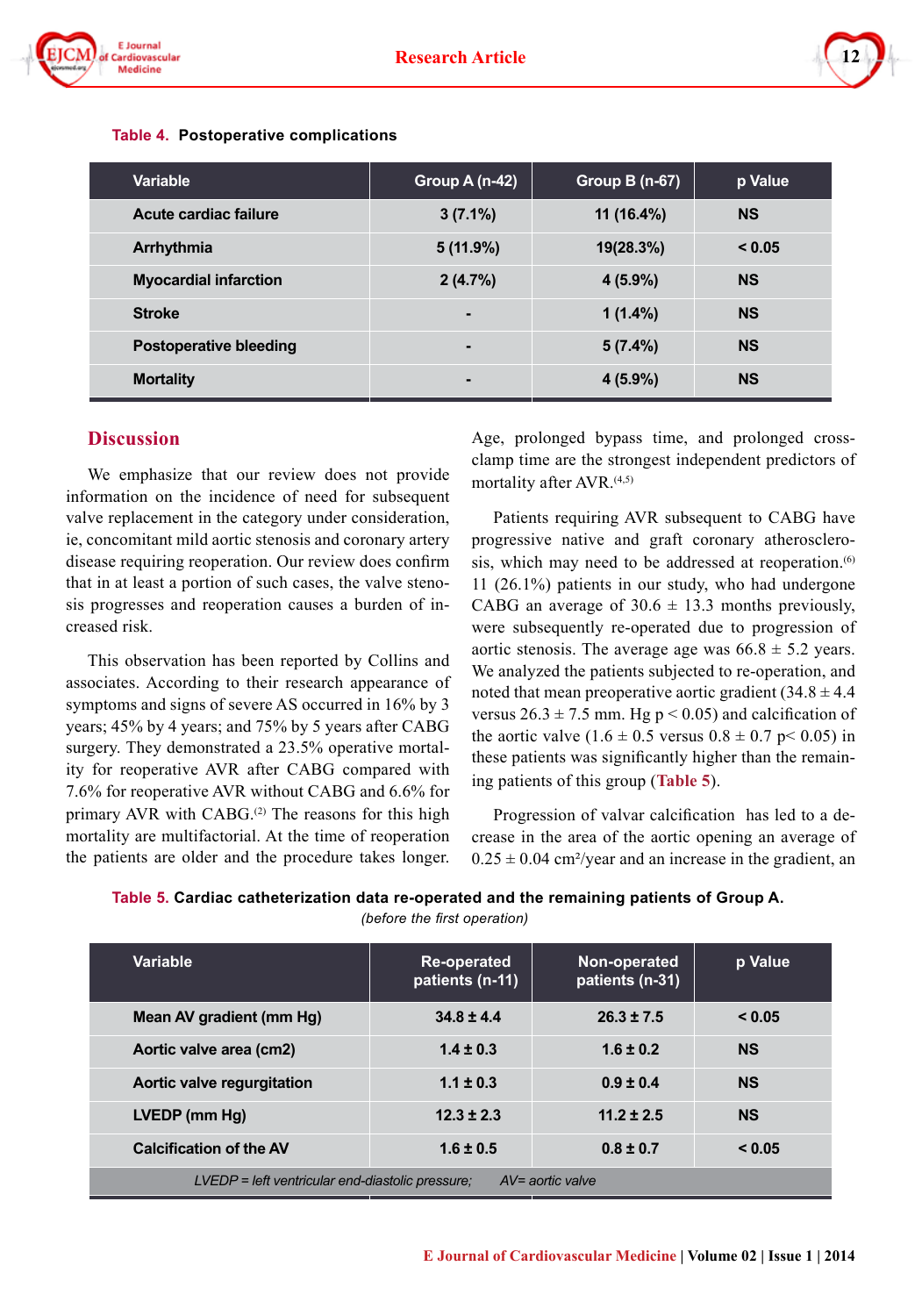



| Variable                                         | before the first<br>operation | before the sec-<br>ond operation | p Value   |  |
|--------------------------------------------------|-------------------------------|----------------------------------|-----------|--|
| Mean AV gradient (mm Hg)                         | $34.8 \pm 4.4$                | $68.2 \pm 22.9$                  | < 0.05    |  |
| Aortic valve area (cm2)                          | $1.4 \pm 0.3$                 | $0.8 \pm 0.2$                    | < 0.05    |  |
| Aortic valve regurgitation                       | $1.1 \pm 0.3$                 | $1.9 \pm 0.9$                    | <b>NS</b> |  |
| LVEDP (mm Hg)                                    | $12.3 \pm 2.3$                | $17.1 \pm 7.6$                   | < 0.05    |  |
| Calcification of the aortic valve                | $1.6 \pm 0.5$                 | $2.6 \pm 0.4$                    |           |  |
| LVEDP = left ventricular end-diastolic pressure. |                               |                                  |           |  |

|  |  |  | Table 6. Dynamics of Cardiac Catheterization Data Re-operated Patients |  |  |  |
|--|--|--|------------------------------------------------------------------------|--|--|--|
|--|--|--|------------------------------------------------------------------------|--|--|--|

average of  $13.3 \pm 9.3$  mm. Hg/ year (**Table 6**). Changes in the aortic valve were atherosclerotic in nature, which manifested significant calcification valves and fibrous ring (**Fig 1**).

Main difficulties encountered during re-operation were: access to the heart, myocardial protection, high probability of damage to the grafts, the limited space on the aorta (**Fig.2**).

Hospital mortality (n-2) among these patients was higher than in the group with combined operation (CABG and AVR) and was 18.2% versus 5.9% (p>0.05). 1 patient died as a result of myocardial infarction due to injury IMA, and the second cause of death was cerebrovascular accident.



*Figure 1. Aortic valve at re-operation with re-operation*

# **Conclusion**

These data observations suggest that mild, asymptomatic valve deformity may progress to symptomatic, hemodynamically severe AS within a short time after CABG surgery, well before recurrent symptoms of coronary obstructive disease. The analysis of our results in comparison with other studies shows that a moderate stenosis of the aortic valve leaflets with calcification and mean pressure gradient within 25-40 mm Hg is sufficient reason for the audit of the aortic valve and combined operations. Execution only isolated coronary artery bypass grafting determines the greater likelihood of re-operation because of the inevitable progression of aortic valve calcification.



*Figure 2. The heart and ascending aorta*